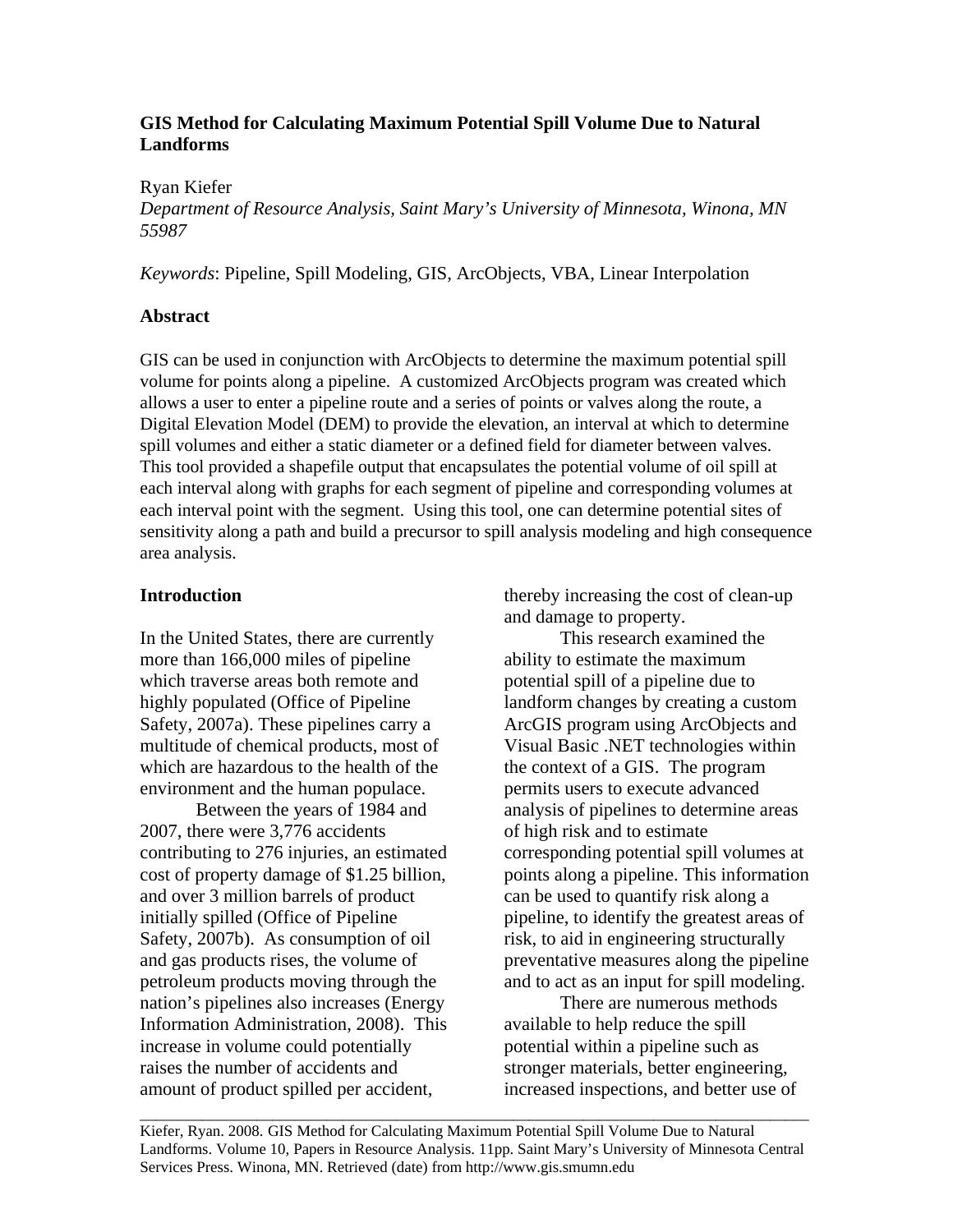technology. Geographic Information Systems (GIS) is one such method that can be used in a variety of ways to aid in determining the potential amount, severity, and clean-up of pipeline spills.

#### **Methods**

Above ground pipelines follow the landscape, or relief of the land. These valleys and peaks influence the volume of spill in such a way that if a break would occur at the lowest point, the maximum spill volume would occur if no structure was in place to prevent the flow of product.

In order to determine the potential volume of spill at any given location along a pipeline, it is necessary to collect data defining the location in the coordinates, the elevation, and the diameter of the pipeline for the point of interest and for all other points on the pipeline. The information that is available is generally limited by pipeline design. Additionally, the model assumes that block values are present and serve as barriers to flow in case of ruptures and spills.

As the analysis involved spatial location, especially with respect to elevation and distances, GIS became the preferential tool in creating the necessary data in an automated fashion. An automated process using ArcObjects and a GIS removed the need for handcalculation of data and increases the ability to generate accurate assessments more quickly along with increased ability to graphically show results.

### *Data Acquisition*

Data acquisition consisted of capturing the spatial information of the points along a route in a given interval. The

application requires the pipeline feature to be represented as a linearly referenced route with event tables which represent block valves along a pipeline. Users are required to provide the application with the linear referencing information necessary to retrieve the spatial information of each point along a line.

Linear referencing was used as it easily allows users to define locations along a line with a measure value, rather than a strict x and y value. This allows intervals to be computed easily and created along the pipeline.

In order to capture the elevation at each point along the pipeline, it was necessary to provide a GRID raster layer with corresponding elevation values of type double or integer. The ability for the program to incorporate a GRID layer allows for finer resolution elevation data to be attained and used. The elevation value was captured from the GRID layer via ArcObjects and custom programming, which eliminated the need for the ArcGIS Spatial Analyst™ extension.

The user is also required to enter information regarding the unit of measurement for the linearly referenced route, the interval at which they wish to estimate spill volumes, the constant diameter for pipelines or a field which contains valid numeric values for the pipeline diameter, and the pipeline diameter units.

Users also must define the output field names for intervals, the elevation, length of pipe contributing to the spill, and volume of spill in cubic feet, along with output directories and naming conventions.

#### *Equations*

Simple equations were used to determine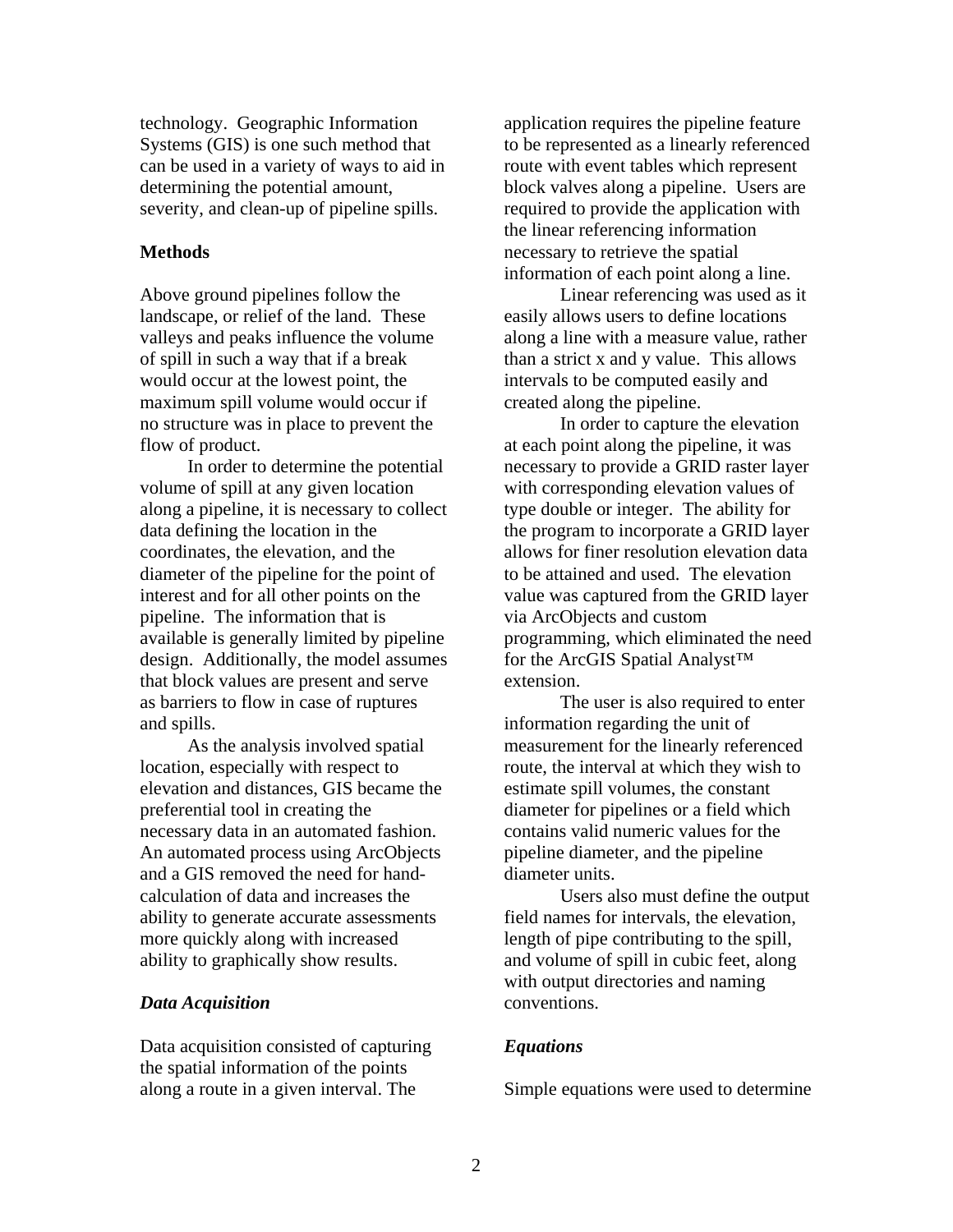the spill volume at the predefined locations. The first equation dealt with estimating measure of pipeline. Data was defined in units of distance along the pipeline or a linearly referenced route. As each interval point was created a corresponding measure and elevation value was assigned to it. As spill volumes are dependent on elevation, there were times when all that was known about the interval point were the known points directly above and beneath the determinant point, in terms of elevation, which contributed to the determinant point's potential spill volume, but not the associated spatial information or measure value. In this instance, it was necessary to interpolate the measure  $(x)$  and elevation  $(y)$  value given the information for the point directly higher with the terms  $x_1$  and  $y_1$ and directly lower using the terms  $x_0$  and y0. The points bracketing the known elevation value had corresponding measure values as shown in Figure 1 and Figure 2.

$$
x = x_0 + (x_1 - x_0) \frac{(y - y_0)}{(y_1 - y_0)}
$$

Figure 1. Linear lnterpolation.

The application involved estimating spill volume by using the equation for volume of a cylinder as was necessary in (Figure 3).

#### *Limitations*

Throughout the creation of this program, several limitations became apparent. A major limitation of the program was the DEM (digital elevation model), or raster

 grid underlying the pipeline. For ease of use, only a single DEM was used by the model.



Figure 2. Linear interpolation graph.



Figure 3. Volume of a cylinder ( $V = \pi r^2 h$ ).

If a user were to model a pipeline that traversed a continent, all the DEM pieces would need to be preprocessed and combined into a single layer. This limitation could be overcome, in part, by allowing the user to use a Raster Catalog of all the DEMs, or allowing the user to select multiple DEMs and to determine the underlying DEM via spatial location, though this might cause issues in determining which DEM to use for a given point when overlapping grids are present.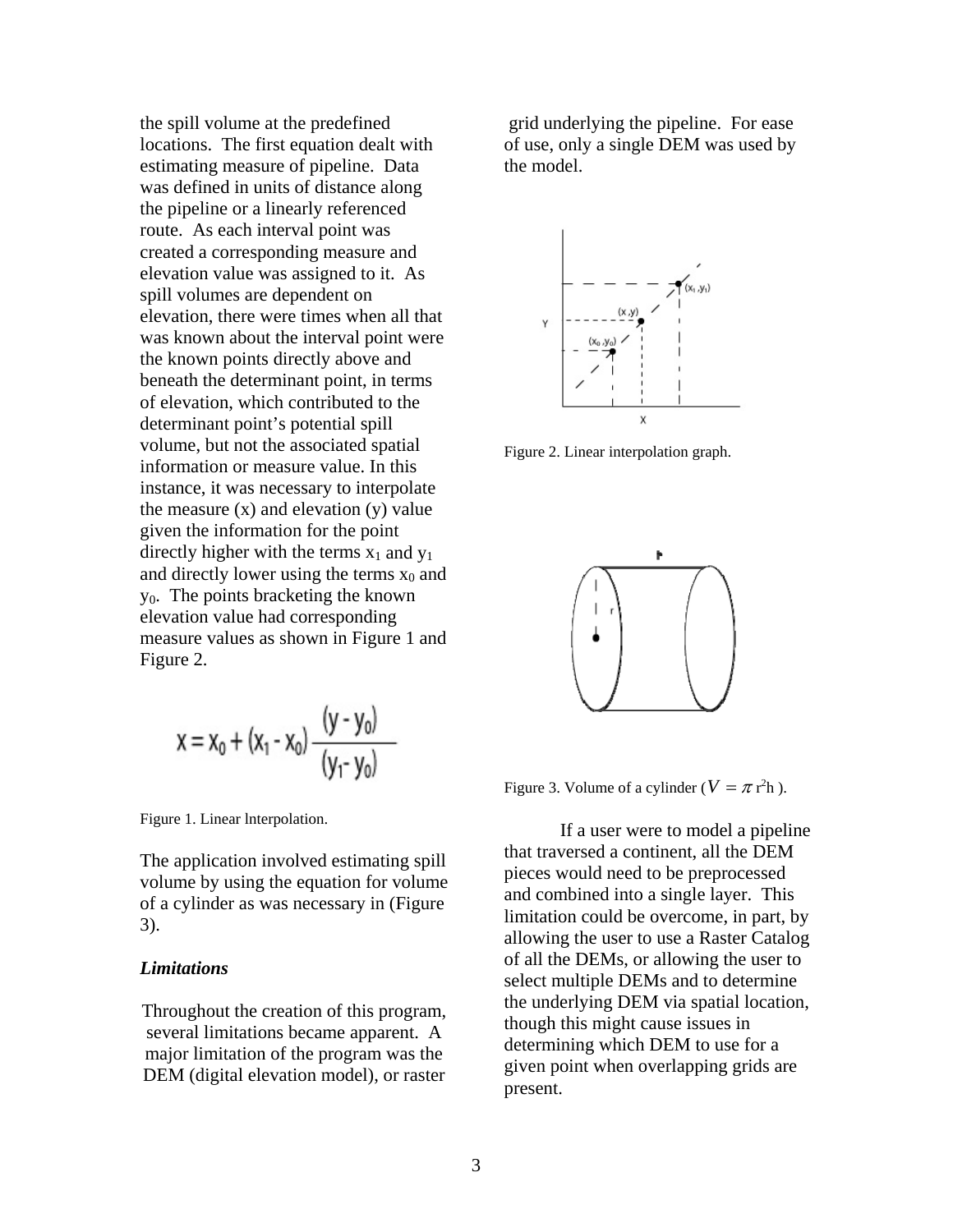Another limitation was within the volume calculation. In order to simplify calculations, the volume calculation does not take into account the angle in which the pipe lies. By ignoring the angle, the potential spill volume was inflated by the volume within the corresponding angle between points within the pipeline. The equation to account for this would be much more complex and would require support of qualified engineers and complicated mathematics.

#### *Process*

In order to calculate the potential spill volume of a point on a line, several procedures must be run to create points at defined intervals, extract the elevation data from the underlying raster layer, and calculate the spill volume at each point.

 The first step in this procedure was to generate points along a route at the user defined interval. This was accomplished by limiting the user to processing information based on the route model. Routes were defined as linear features that have a corresponding measure value. This measure value may not necessarily be the length defined by the geographic coordinates, but could be custom defined by the user when developing the route. Since the pipelines within the route were linear features with statically declared measure values, a stand-alone table could be generated containing information regarding which pipeline point the analysis was on and a measure value that defined at which location along the route the point should lie. A procedure was created that allowed for rapid creation of this table and populating the measure values and other information.

 *For [beginning route measure] to [ending route measure] step [user defined interval]: {function} Locate Point on Route {function} Save to table Next [interval] Next [route line]* 

 Once this table was created, it was necessary to convert the measure units along the route into real-world coordinates as x and y pairs. Generally, it was easier to use the ArcGIS built in function to post a table as a point event using the ArcObjects IRouteEventProperties interfaces and corresponding class. But attempting to use these interfaces within the project resulted in the sudden exiting of ArcMap. In order to process the measure values to points, each point was individually located along the route and its corresponding real-world coordinates saved to a shapefile as Point Geometry. This resulted in unnecessary overhead but processes without failure. As mentioned earlier, the output of this was an ESRI shapefile with geometry and attributes corresponding to the route at which it came from and the original measure value.

 In order to determine the potential spill volume along the pipeline, it was necessary to determine the elevation at each point along this line. This program was based on the assumption that elevation values were contained within an ESRI ArcInfo GRID file which spatially overlaid the pipeline.

 This program was designed for a simple analysis of spill volume and assumed that the valve is a stop or block valve and it was closed immediately after a loss of pressure. This assumption allowed the program to work on smaller sections with greater ease in calculations, since the largest potential

*For each route line*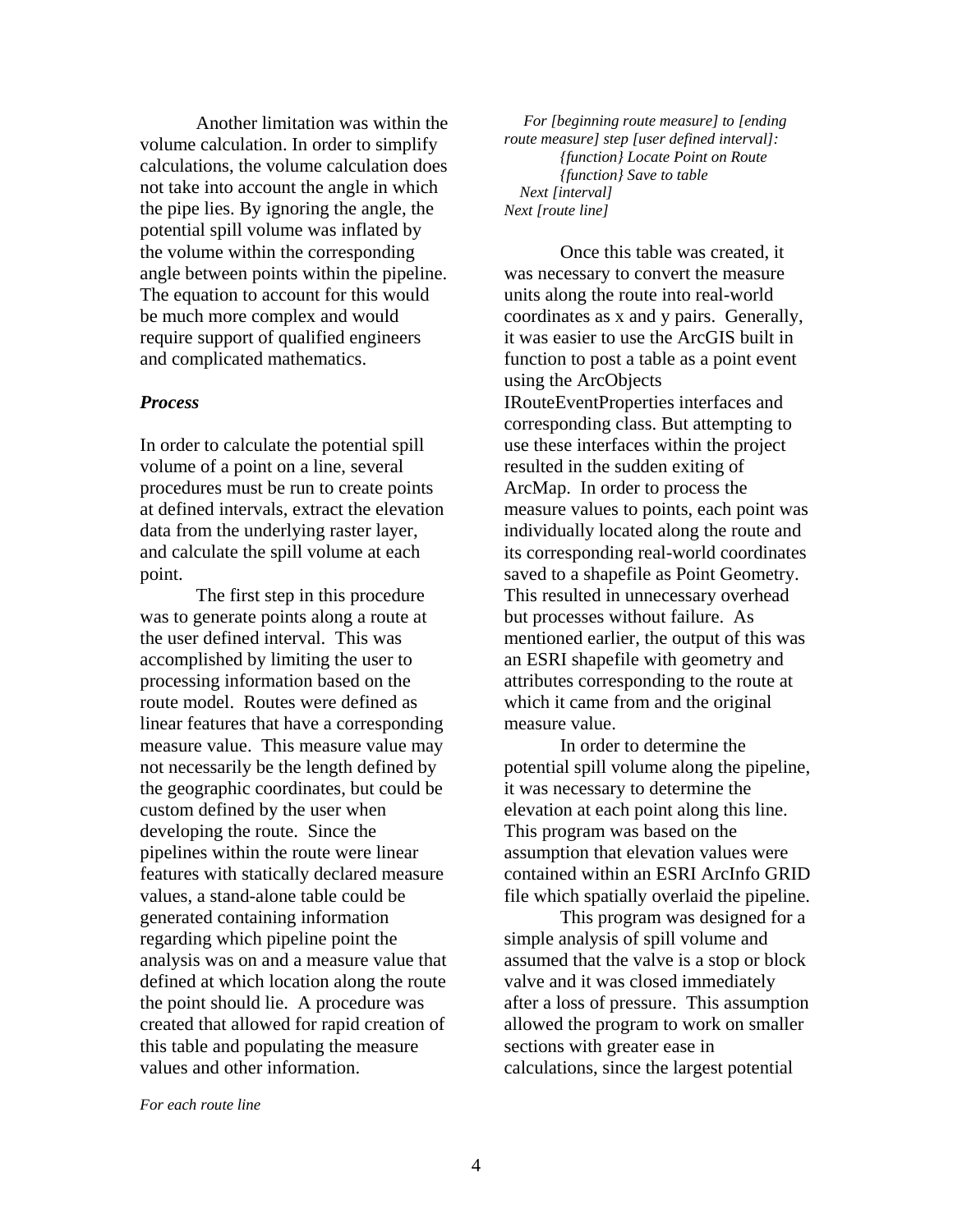spill volume occurred between starting and ending stop valves.

 A segment for the program was defined as the points along the route that were between the valve and behind the point of interest (to the start of the route) and to the valve ahead (to the end of the route) of the point of interest.

 The points for each route were extracted and placed into corresponding segments based on the presence of valves. Each route was represented by a custom class in .NET which held a generic list of segments along with the count in which it occurred and the name of pipeline or route\_id. The generic list of segments was formed from a separate .NET class (Appendix 1) that held information about which segment it was in, using the form of an index and a generic list of points that were within the route. The generic points were another class which was built to hold the measures, elevations, length of the spill pipeline in both directions, diameter and volume of spill, along with the OID of the corresponding point in the table (Appendix 1). Each route was then created as a custom class, each segment extracted and added as a class to the route class and further, each point within the segment placed into the segment class within the route. As a minor caveat, some memory related issues could occur if too large a pipeline is processed with an interval too small. This could be minimized by temporarily extracting each segment within a route, one at a time, and then saving back to the generated shapefile.

 For each point in the segment, the potential length of pipeline contributing to the spill was found by first computing the forward length of pipeline contributing to the spill potential as shown in Figure 4. Forward, in this sense, was used to denote that the measure distance values were increasing, from the starting valve to ending valve within the segment. From the determinant point forward, the pipeline length contributing to the spill potential could be found in one of two ways.

The first was if the next point was at a higher elevation. If this was the case, then the forward length was incremented by the difference in measure values from the determinant point to the next and the program moved to the next point.



Figure 4. Simplified forward spill.

The second option was if the next elevation was lower than the determinant point. In this case it was necessary to continue on through the rest of the points until either the ending valve was reached or a point of equal or higher elevation was found. If a point of equal or higher elevation was located, it was necessary to interpolate the measure value at this elevation. This interpolation was completed using Figure 1 where  $x_0$  and y0 were the point directly less than the determinant point and  $x_1$  and  $y_1$  were from the point found to be of greater or equal elevation to the determinant point. Once the measure value was interpolated it was added to the measure value of the elevation lower than the determinant point and added to the forward spill potential length as shown in Figure 5.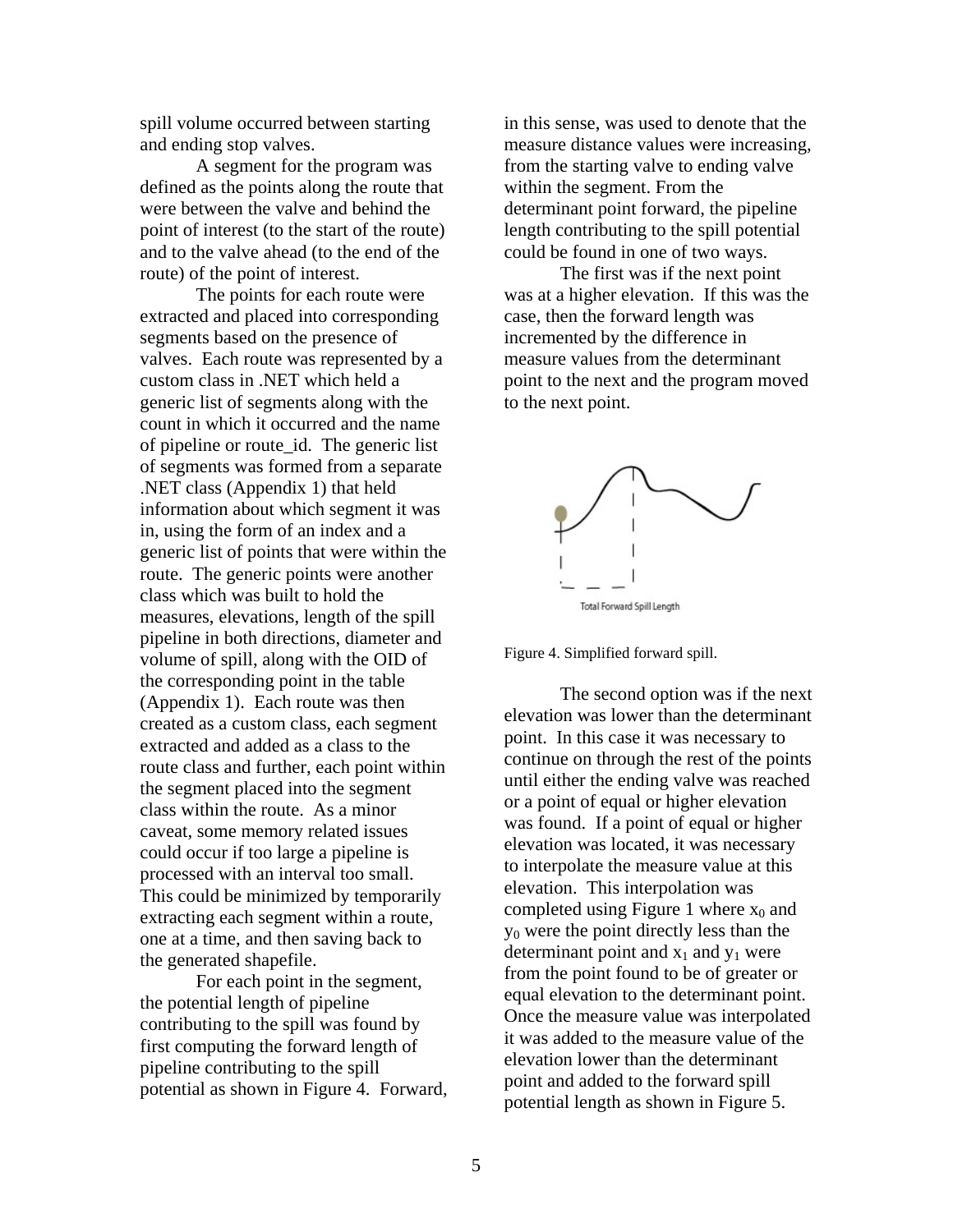The process was computed for each point along the length of the segment and a total derived, resulting in the total length of pipeline contributing to spill potential in the forward sense.



Figure 5. Interpolated forward spill.

 After the forward spill length was computed, it was necessary to complete the same for any points behind the point of interest, if any. Because .NET generic lists were used, it was simply a matter of reversing the data in the list by using the built in Reverse() method and processing in the same fashion, switching the order of items in the interpolation for highest point and calculating the measure.

The total length of pipe contributing to the spill volume was then

Total Foward Spill Volume = Forward 1 + Forward 2



Figure 6. Total spill length.

calculated using the summation of all forward spill lengths added to the summation of all backward spill lengths as shown in Figure 6.

 The summation of spill lengths used to determine the volume of potential spill using the cylinder volume equation (Figure 2) where height (h) is defined as the total length of pipeline. The pseudo-code would be represented similar to the following example:

*for each [point] in [pointList]: do until stop: for each [point+1] in [pointList]: if [end]: stop if [point].[measure] >= [point+1].[measure]: [measure]+= [point+1].[measure] – [point].[measure] else: {function}FindNextHighestPoint {function}InterpolateMeasure [measure] += [interpolatedMeasure] if {function}InterpolateMeasure or [end]: stop.* 

### **Analysis / Case Study**

The application works in a variety of situations and for the purpose of demonstration, a demo site was created to show the program output. A pipeline route was created in two segments. The first segment traversed the straight line distance from Red Wing to Rochester, Minnesota and the second segment traversed from Rochester to Winona, Minnesota. The bluffs common to this area provided a wide range in elevation values within a short distance and were ideal to show fluctuations in volume due to natural landforms (Figure 7). DEM, or digital elevation models, show the elevation or relief of the area. For this demonstration application, DEM data was obtained from the Minnesota Department of Natural Resources Data Deli (http://deli.dnr.state.mn.us/) for the counties of Winona, Wabasha, Goodhue and Olmstead. To run the program, a continuous elevation grid was required,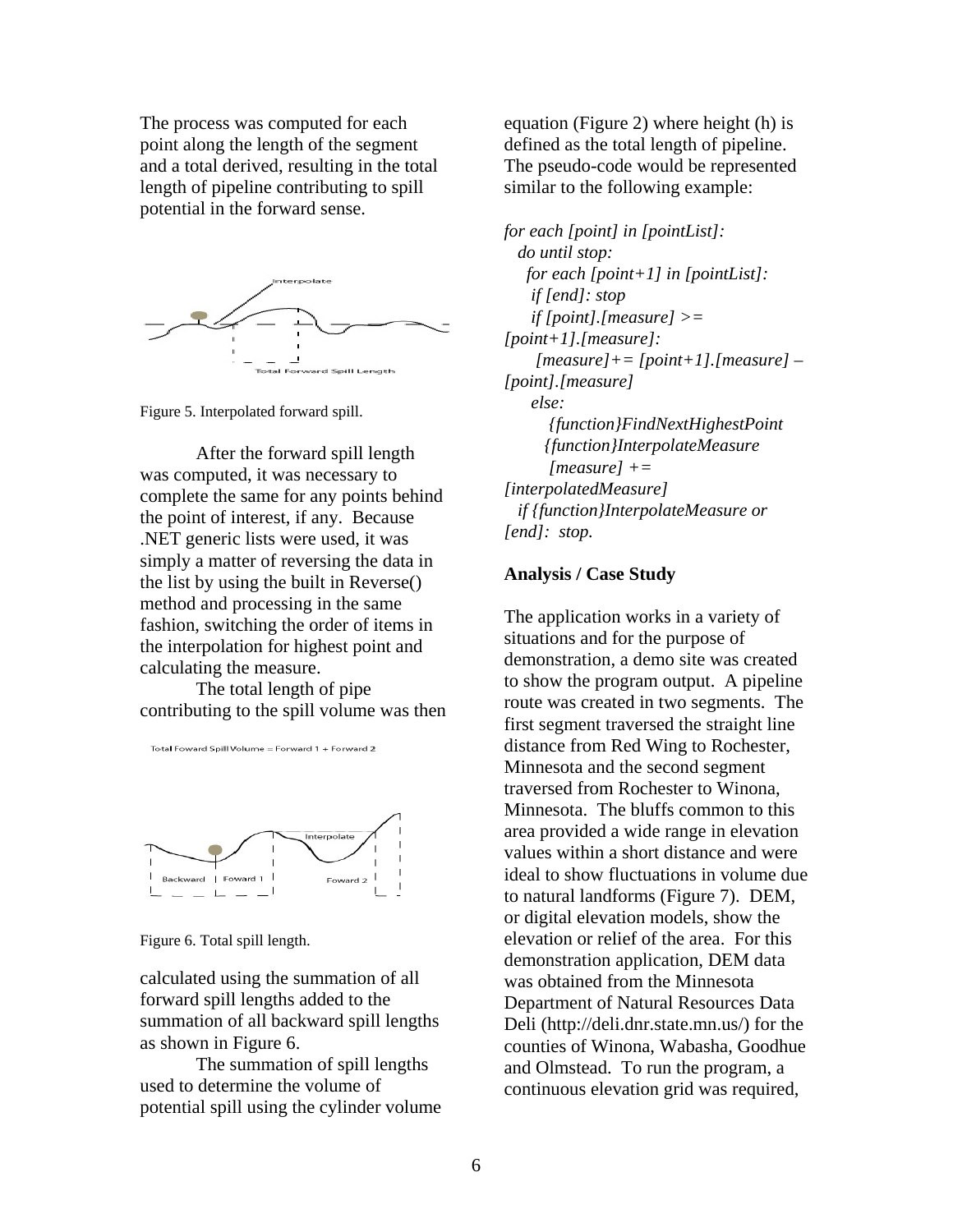

Figure 7. Potential spill volume demo project area.

thus a mosaic image was created. The first pipeline segment traversed approximately 39.7 miles, from Red Wing to Rochester, with a diameter defined as 12 inches and the second segment totaled approximately 40.8 miles, from Rochester to Winona with a diameter of 12 inches. Valves were created at random intervals along both pipeline segments. The program was then exercised with an interval of ½ mile (Figure 8).

The program generated 179 potential spill volumes calculated within 2 minutes with a range of 0 to 5316.73 cubic feet. Comparing the potential spill volume to elevation resulted in the following figures: Figure 9 for segment 1 and Figure 10 for segment 5. These figures show the relationship between potential spill and elevation within the constraints of valves.

The change in volume due to elevation can be observed by showing only the segment of pipeline that occurs between the beginning and ending valves on the  $5<sup>th</sup>$  segment (Figure 11). The following figures depict the potential volume spilled using a dark blue line and the elevation using a light blue line. Potential spill volume at a point is related to the surrounding relief



Figure 8. Program output. Points classified as light to dark red correlating to low to high potential spill volume. DEM classified from black to white correlated to low to high elevation values. Valves are shown in yellow. Correlation of higher potential spill elevation in longer valve to valve segments with elevation drop between the valves was shown.

within the constraints of stop valves. Areas of lower relief have a higher potential for spill. Conversely, areas at higher relief have a lower potential volume of spill for segments of pipeline between the stop valves or start and end points of the segment (Figures 9-12).

Stop valves are seen in Figure 12, where the potential spill volume drops to zero independent of the elevation. The analysis created does not take in to account failures directly at the stop valves resulting in null or zero values.

# **Conclusions / Future Usage**

The output of this program can be used to identify high risk spill areas by using GIS to display the data on a map, tables to show quantitatively the degree of potential spills, and to allow users to show potential spill within pipeline volumes along with the corresponding elevations through the generated user interface.

At this point the program does not allow for direct modeling of the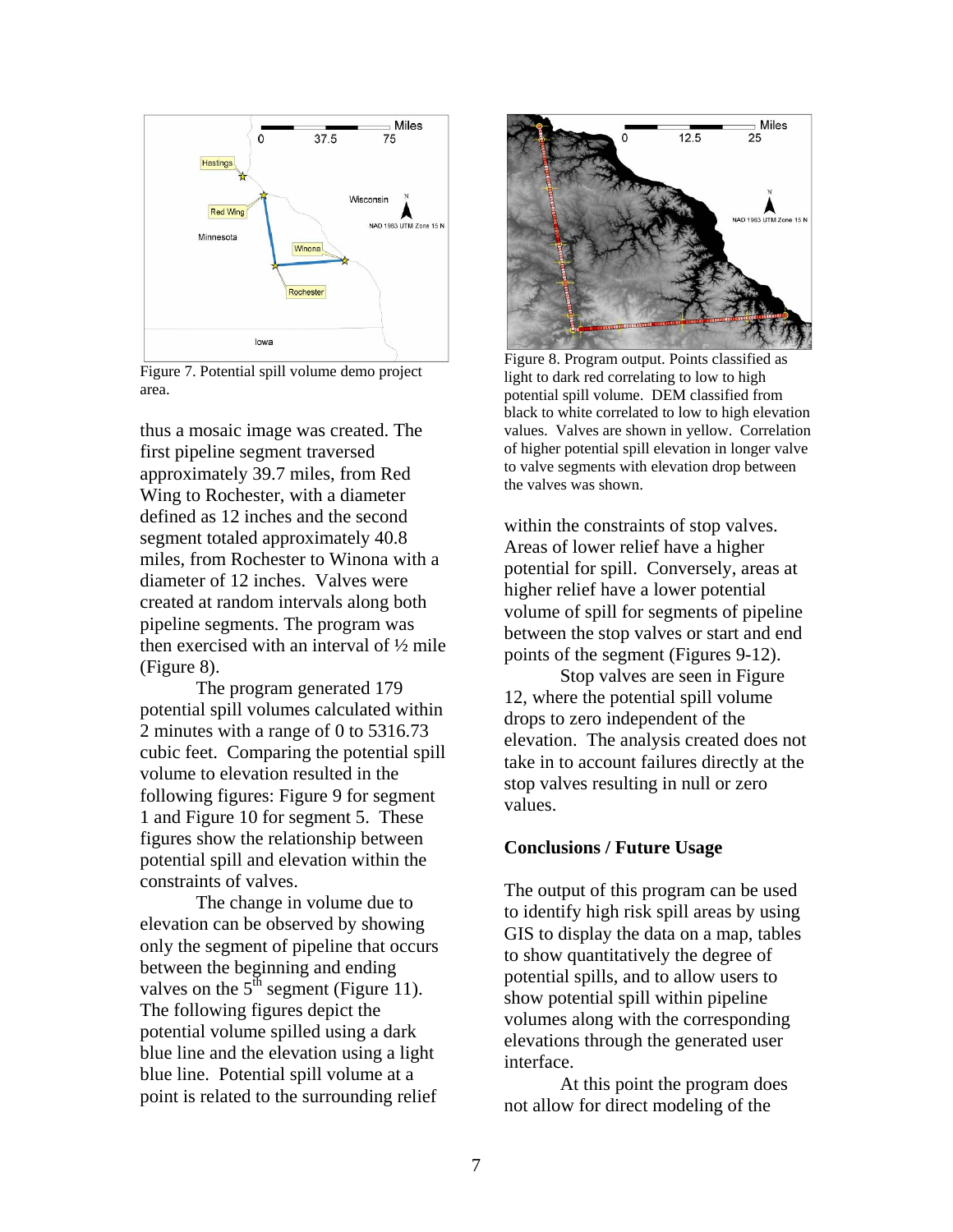pipeline to take place. A future addition to the program could allow for users to select any point along the pipeline and generate a potential spill volume.



Figure 9. Red Wing to Rochester pipeline. Elevation depicted in light blue, volumes in dark blue, and valves are circles outlined in black. High points in elevation typically correspond to high potential volumes.

In addition, to generating potential spill volumes at known points, a strong potential for this program resides in determining the optimal placements of valves along pipelines. With the advance in computational power, iterations of random locations of valves could be created, and the best scenario chosen to limit the total risk of a given pipeline and to potentially optimize the placement of stop valves. This limits the associated costs of pipeline construction and in spill prevention and spill response.

Neural networks or Bayesian statistics could also be incorporated to determine best scenarios with less computational power. With a spill volume accurately



Figure 10. Rochester to Winona pipeline. Elevation depicted in light blue, volumes in dark blue, and valves are circles outlined in black. High points in elevation typically correspond to high potential volumes.



Figure 11. Segment #5 of Rochester to Winona pipeline. Volume spikes correspond to low points in elevation within the single segment. Symbology depicted as described in Figure 9 and Figure 10.

determined it also becomes possible to extend the potential spill volume into a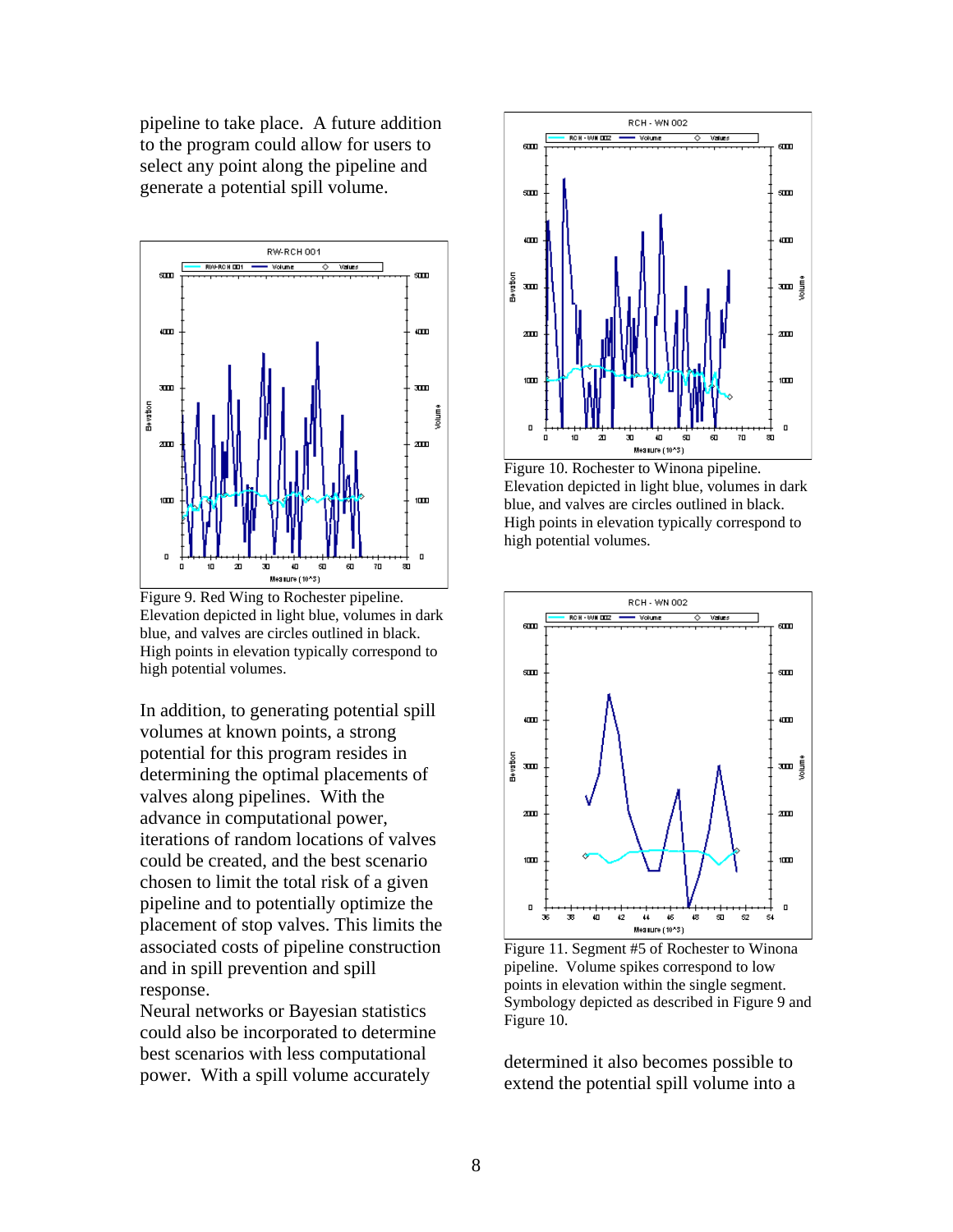# **Correlation of Potential Spill Volume to Elevation**



Figure 12. Elevation and potential spill volume depicted over route length.

potential plume of spill. Factors associated with the DEM, volume, soil porosity and density of petroleum product could then be incorporated into a spill model constructed for each point or at user defined points.

I would like to thank Chad Richtman, Jay Meehl, John Ebert and Patrick Thorsell for serving as an advisory committee on this project. I would also like to thank Dr. Dave McConville for **References**  his endless help on all things GIS and in launching my interest in application Office of Pipeline Safety(a). 2007. development using GIS as a central theme**.** A special thank you to both Saint Mary's University of Minnesota and all I have had the pleasure of lpo.htm learning with throughout the years of my Office of Pipeline Safety(b). 2007.

graduate education and beyond. I also thank GeoSpatial Services, Summit Envirosolutions, and de Maximis Data Management Solutions, Inc. for launching and continuing to support my forays into application development and continue to challenge me.

**Acknowledgements** I would also like to thank my parents for their encouragement and guidance. Finally a special thanks to Molly, my wife, for all her continued support and patience.

Liquid Pipeline Operator Total National Mileage Retrieved Jan 10 2008 from http://ops.dot.gov/stats/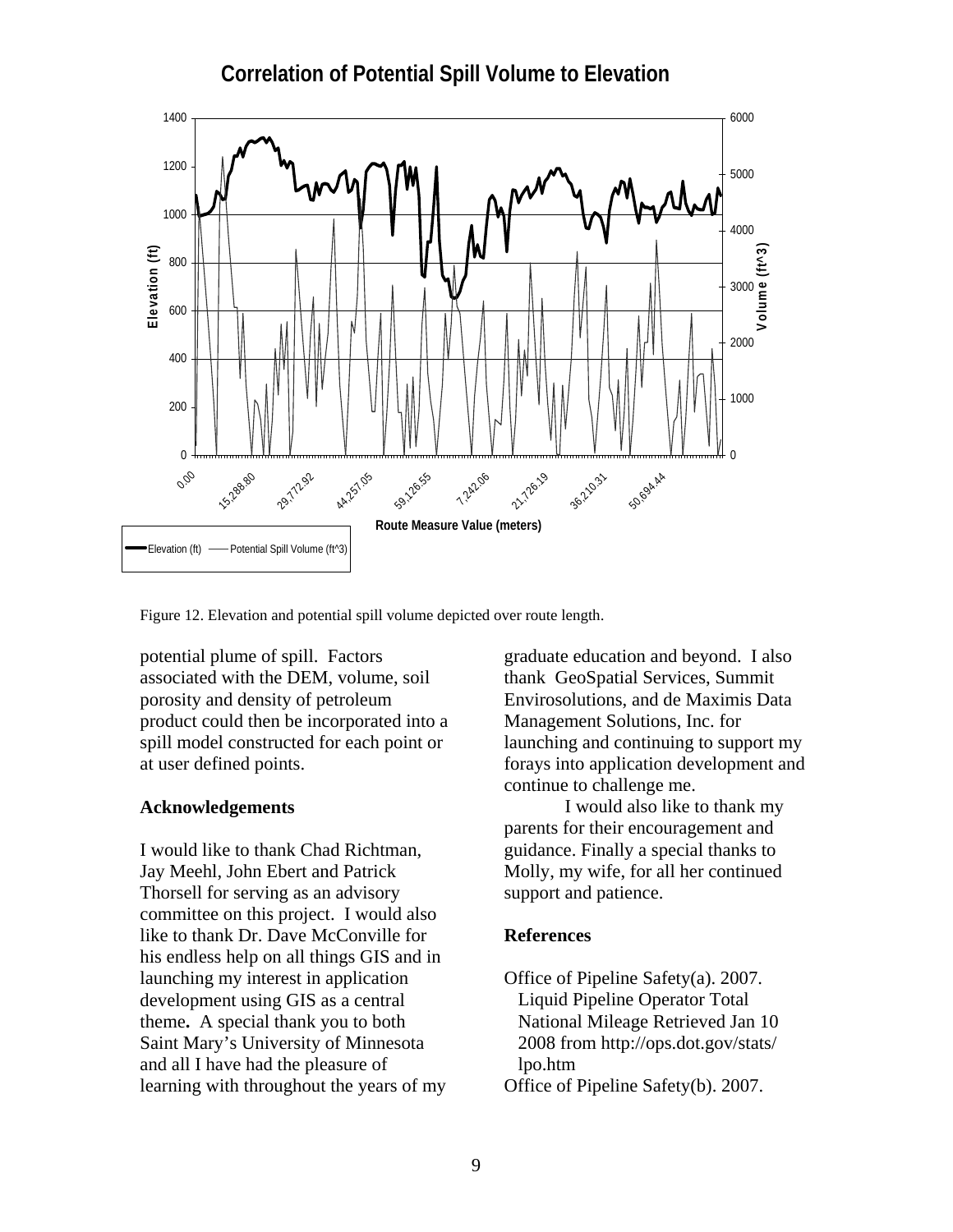PHMSA Office Of Pipeline Safety Hazardous Liquid Pipeline Operators Accident Summary Statistics By Year 1/1/1986 - 12/31/2007. Retrieved Jan 10 2008 from http://ops.dot.gov /stats/LQSUM.HTM.

Energy Information Administration. 2008.United States Energy Profile: 10 Year Energy Data Series. Retrieved March 29 2008 from http://tonto.eia. doe.gov/country/country\_time\_series.c fm?fips=US.